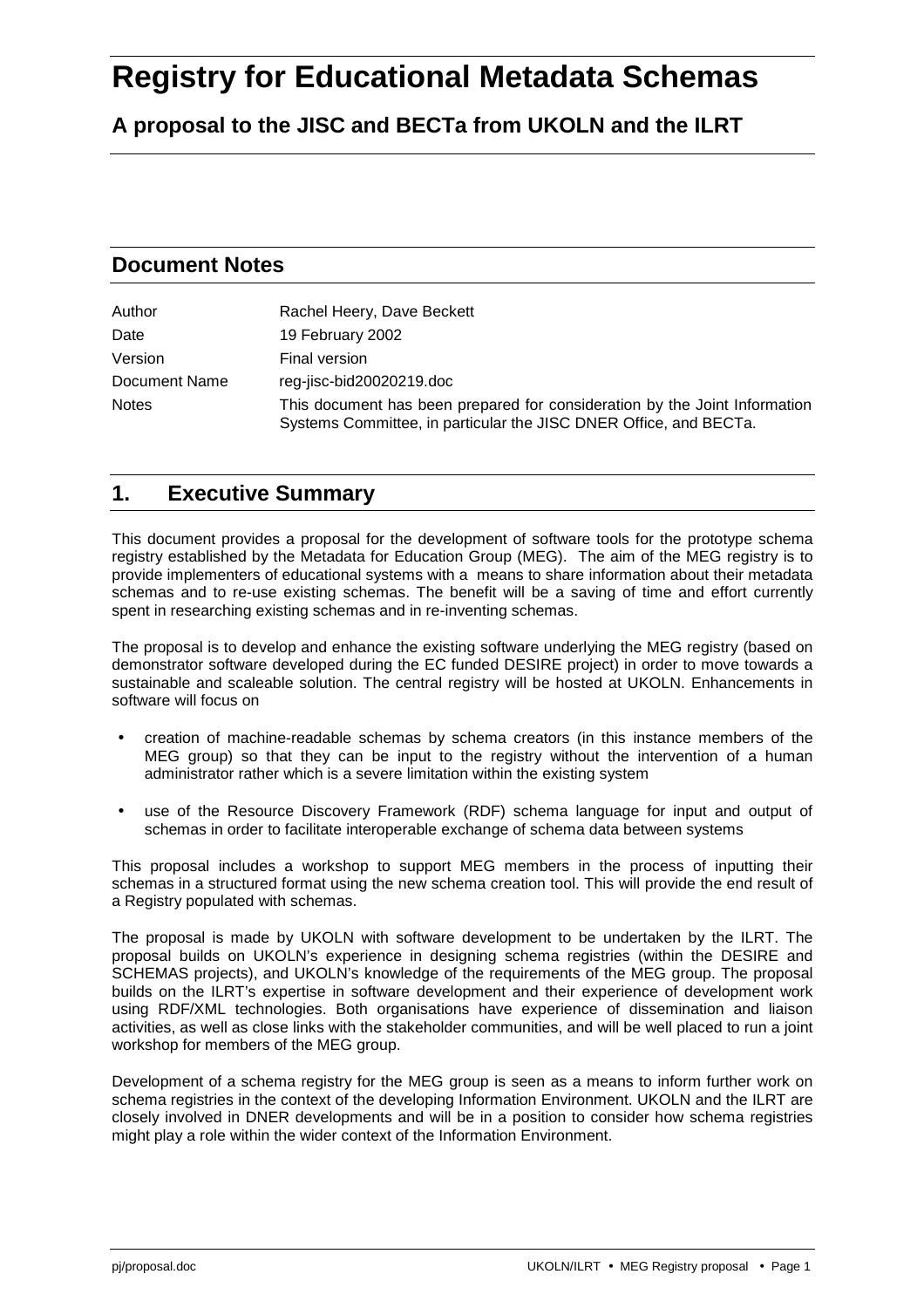## **2. Benefits of metadata schema registries**

Web based services use structured information to describe characteristics and content of web resources in order to manage those resources, whether this is in the context of descriptive metadata, terms and conditions, preservation, etc. Such structured information (metadata) exists in many different element sets (schemas) such as EAD, MARC, IMS, DC, NewsML etc. This variety of schemas will no doubt continue in order to support specialised systems designed for particular uses. This is the case even within domains. So, for example, within the learning technology domain there is use of DC-Education and IMS. However, there is a further level of difference. Particular communities of use may propose 'extensions' or 'variations' to a particular standard to cater for specific requirements.

Such differentiation brings a burden in terms of interoperability between systems. Certainly unnecessary variations in schemas should be avoided wherever possible, but it is impossible, and undesirable, to try to impose complete uniformity. What this means is that there is a growing need for users to find out about schemas in use, and about particular extensions or variations. Currently, these 'users' are human – people would like to look something up. Increasingly, such 'users' will be automated – 'agents' which hide some of the difficulty of translating between formats from human users.

Research within the SCHEMAS project, and experience within the DCMI has led to development of schema registries to facilitate

- Increased interoperability between schemas
- Less duplication of effort
- Promotion of existing solutions

# **3. Background to MEG Registry**

Currently there are over sixty members of the MEG group with approximately twenty known to be active in creating schemas to describe educational resources. UKOLN acts as co-ordinator for the group. The existence of such a focused group offers great potential for sharing and collaboration regarding design and re-use of schemas.

Consensus has been reached within MEG that a registry is required to

- Provide easy access to standard educational metadata schemas through a Web interface which allows the user to navigate relationships between the components of those schemas
- Provide information about extensions to standard formats used by MEG members
- Give authoritative definitions for local elements, and permitted schemes for elements

Users of the MEG registry would typically come under the following categories:

- Publishers of standards
- Implementers seeking appropriate schemas
- Developers comparing schemas
- Metadata creators seeking assistance in using particular schemas correctly

So, the aim is that, in the UK learning space, the MEG registry will provide a mechanism for various learning initiatives to manage interoperability between their metadata implementations by publishing their schemas in a registry which is available to others. This in turn will provide a concrete way of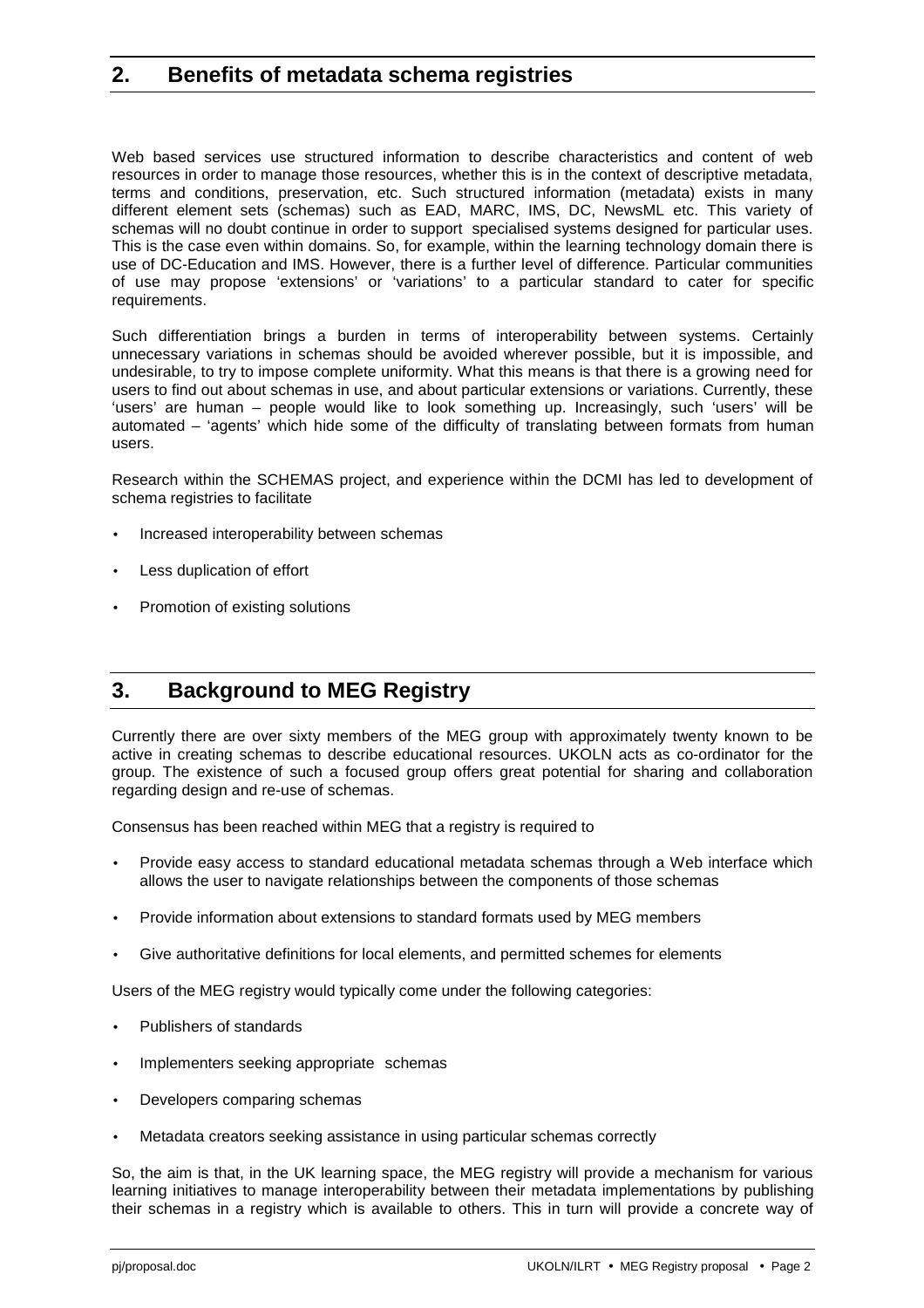encouraging sensible uniformity alongside necessary divergence. It will help avoid unnecessary recreation of wheels, and support sharing of approaches. Experience suggests it is a more viable approach than trying to impose a 'one size fits all' message.

The work on registries within the DESIRE project (which included ILRT and UKOLN as partners) and the SCHEMAS project (which included UKOLN as a partner) was recognised as being relevant to requirements for sharing information about metadata schemas amongst the several educational initiatives within the UK. In addition experience in implementing registries has been gained within the context of the DCMI Registry Working Group which Rachel Heery from UKOLN co-chairs.

This experience enabled UKOLN to establish an initial registry prototype within the MEG context, providing access to educational related metadata schemas. UKOLN has created entries for some metadata schemas in this registry but the system is based on demonstrator software developed within the DESIRE project and enhancements are urgently required to deliver a more sustainable, maintainable and scaleable solution.

We hope that as a first step towards an operational service we can enhance the software tools on which the registry is based. This would require

- ensuring the data model is extensible
- improving ease of data input to enable distributed input of schemas by MEG members

## **4. Deliverables**

#### **4.1 Review of existing software solutions**

This will be undertaken by ILRT who will review current software options for registry implementation with a view to identifying suitable existing software. A summary report of findings will be made available linked from the MEG web site.

#### **4.2 Functional specification**

This will be undertaken by UKOLN in collaboration with MEG users. It will focus in particular on a revised data model for the MEG registry and on new areas of functionality required for the schema registration tool.

#### **4.3 New implementation of registry based on sustainable software**

This implementation would have similar functionality to the existing MEG Registry. This will be undertaken by ILRT and will involve deploying a new lightweight registry based on the current MEG registry with some of the existing functionality surplus to MEG requirements cut out. It will allow the loading of schemas, and the re-loading of updated schemas, browsing and querying the registry for terms, schemas (in namespaces) and application profiles. It will take advantage of relevant technologies such as XML and RDF schemas. The aim is to provide a platform for a sustainable, easily maintained and scaleable and existing web technologies will be used.

#### **4.4 Schema registration tool**

Development of the tool will be undertaken by ILRT according to the functional specification produced as in (4.2) by UKOLN. Currently all schemas are input to the prototype MEG Registry by UKOLN staff. This is not scaleable and is a major barrier to growth in the number of schemas being registered. A tool will be developed that will enable distributed creation of schemas which can then be input into the registry automatically. The intention is that the tool will enable the schemas to be output from the creation tool in a standard format (probably as RDF schemas). The tool will allow for the creation of schemas based on standards but with local extensions (application profiles).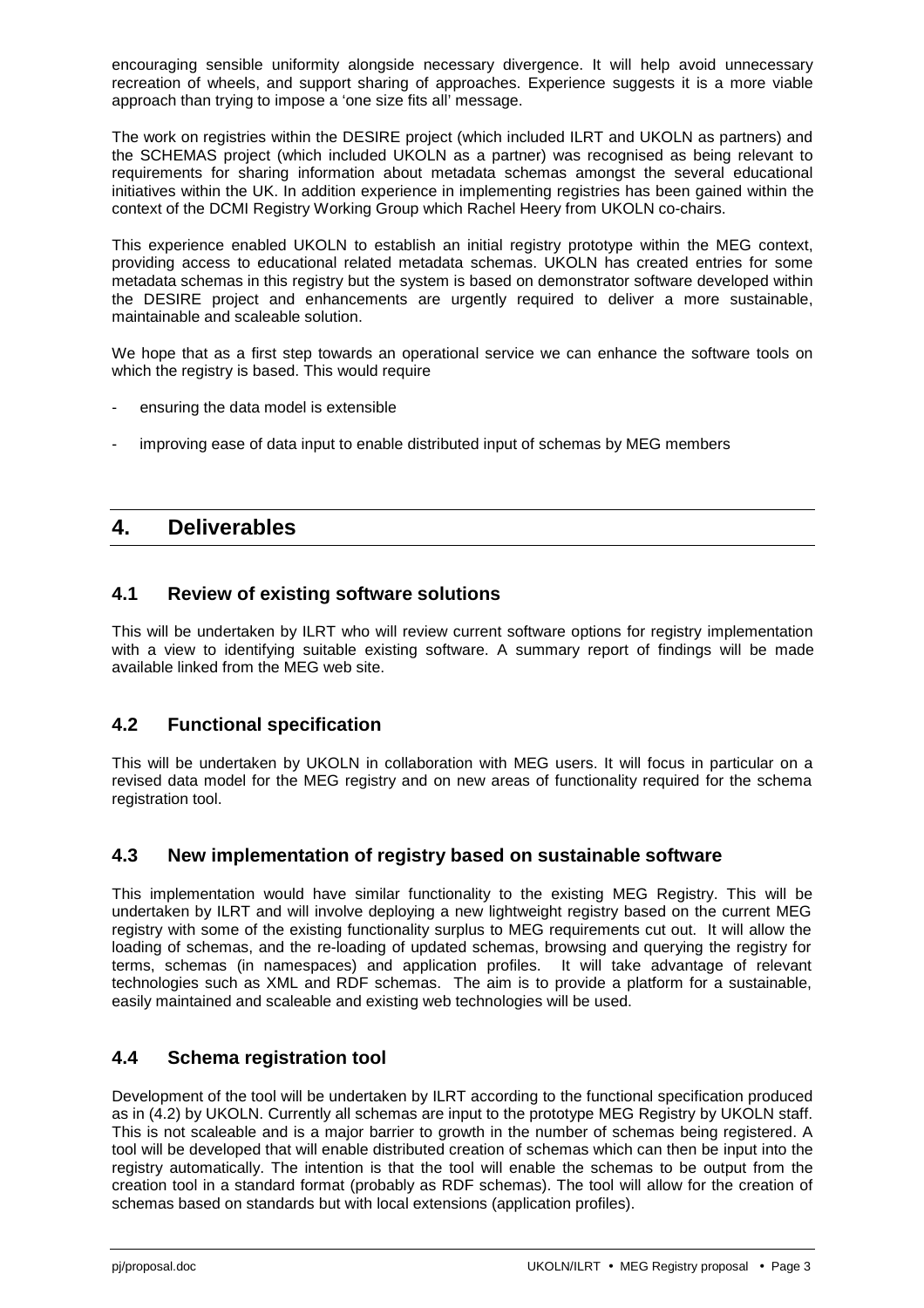#### **4.5 Workshop for MEG users to facilitate them in populating registry**

A joint MEG workshop will be run by UKOLN and ILRT (scheduled for July if possible) where the new registration tool will be introduced to MEG members. MEG members will be supported in using the tool to create their own schemas in a standard format to enable them to be infused into the MEG registry.

#### **4.6 Recommendations for future**

Experience from the MEG project will be reviewed by both ILRT and UKOLN and high level recommendations will be made in summary form regarding the future role of registries in the DNER context.

## **5. Looking ahead**

This proposal will result in enhanced tools for running a registry. Following completion of this work it would be worthwhile to undertake user trials of the registry, validating the design and investigating the usability of the registry. Such trials would inform establishing an operational service. Additional funding would need to be sought for this work.

Metadata registries may in the future provide additional 'added value' services in the Common Information Environment. As well as providing information about schemas, registries might also provide mappings between schemas, links to good practice guidelines, contacts and reference implementation information, even background on standards and associated protocols.

The ambition motivating the proposal is to create a sustainable 'publishing environment' for metadata schemas which would form the basis for extended functionality in future. In addition it is hoped that the initial work on a registry for educational metadata schemas would form the basis for a future operational MEG registry service and, if appropriate, a generic registry service which might become a component of the DNER Information environment.

Future enhancements in functionality (not covered by this proposal) might enable the registry to

- Provide mappings between the terms of different element sets
- Annotate elements (e.g. by status such as proposed new element or with user guidance etc)

## **6. Project partners**

#### **6.1 UKOLN**

UKOLN is a national focus of expertise in digital information management. It provides policy, research and awareness services to the UK HE and FE, information and cultural heritage communities. UKOLN hosts three of the JISC-funded Focus posts and has a strong culture of dissemination, organising and participation of events and liaison activities. This work is complemented by UKOLN's research and development activities and the provision of a range of national and international services. UKOLN's key strengths of relevance to this bid include expertise in metadata, schema registries and resource discovery

UKOLN's liaises with and supports services and projects within the education sector. The work of the Interoperabilty Focus within MEG is particularly relevant to this proposal. UKOLN has undertaken joint project work with the ILRT within JISC and EU projects and has many informal links with ILRT which will help ensure success in this work.